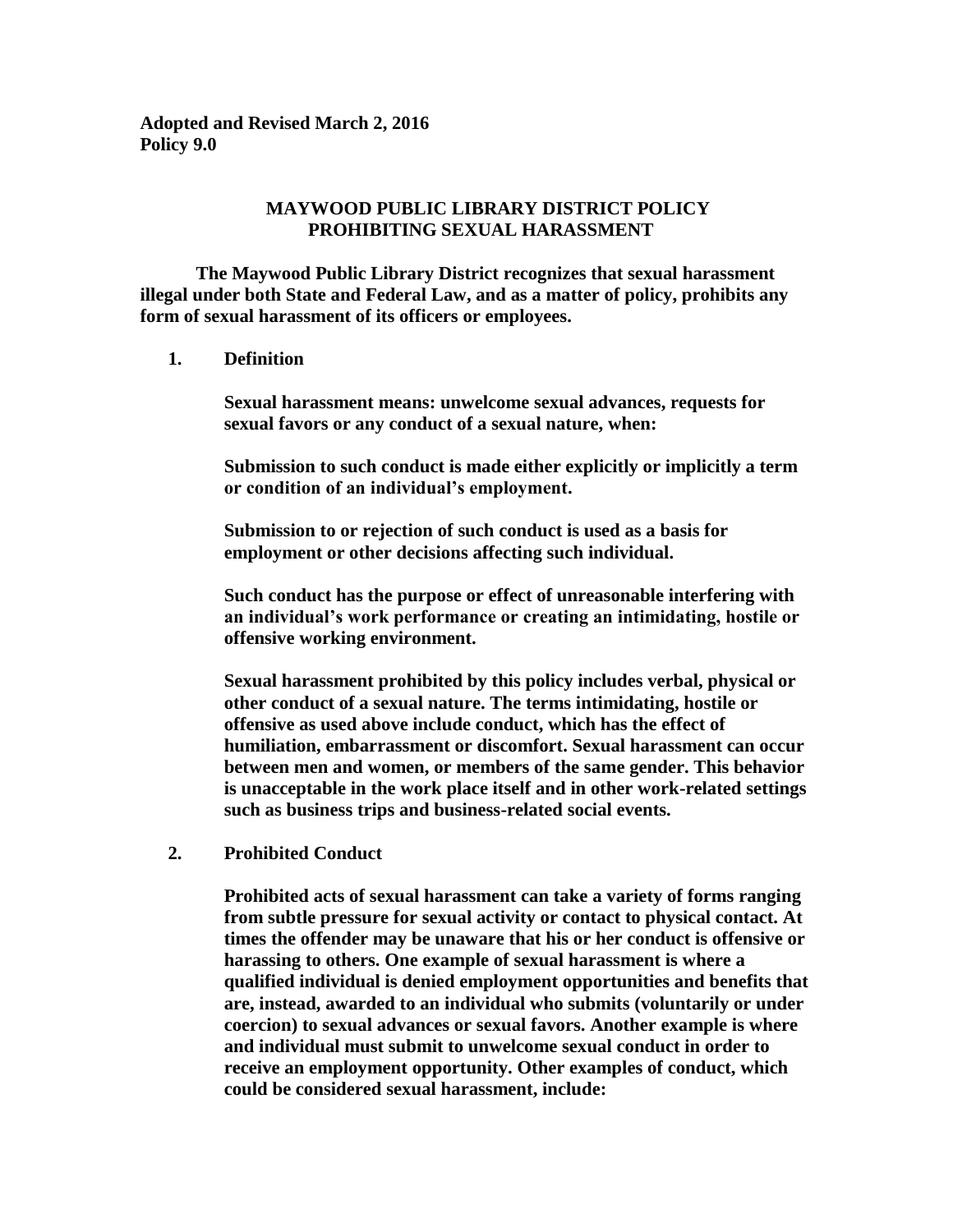- **(a) Persistent or repeated unwelcome flirting, pressure for dates, sexual propositions, sexual comments or touching.**
- **(b) Sexually suggestive jokes, innuendos, comments, gestures or sounds (e.g. whistling, "catcalls", "smooching" or "kissing" noises) directed toward another, or sexually oriented or degrading comments about another; humor and jokes about sex, anatomy or gender-specific traits; obscene gestures; leering;**
- **(c) Preferential treatment of an employee, or a promise of preferential treatment to an employee, in exchange for dates or sexual conduct; or the denial or threat of denial of employment, benefits or advancement for refusal to consent to sexual advances;**
- **(d) the open display of sexually oriented pictures, posters, slogans or other material offensive to others;**
- **(e) retaliation against an individual for reporting or complaining about harassing conduct.**
- **(f) unwelcome hugging or kissing, pinching, brushing the body, unwelcome sexual intercourse or actual assault.**

**The most severe and overt forms of sexual harassment are easier to determine. On the other end of the spectrum, some sexual harassment is subtler and depends to some extent on individual perception and interpretation. The trend in the courts is to assess sexual harassment by a standard of what would offend a "reasonable woman" or a "reasonable man", depending on the gender of the alleged victim.**

**An example of the subtlest form of sexual harassment is the use of endearments. The use of terms such as "honey", "darling", and "sweetheart" is objectionable to many women who believe that these terms undermine their authority and their ability to deal with men on an equal and professional level.**

**Another example is the use of compliment that could potentially be interpreted as sexual in nature. Below are three statements that might be made about the appearance of a woman in the work place:**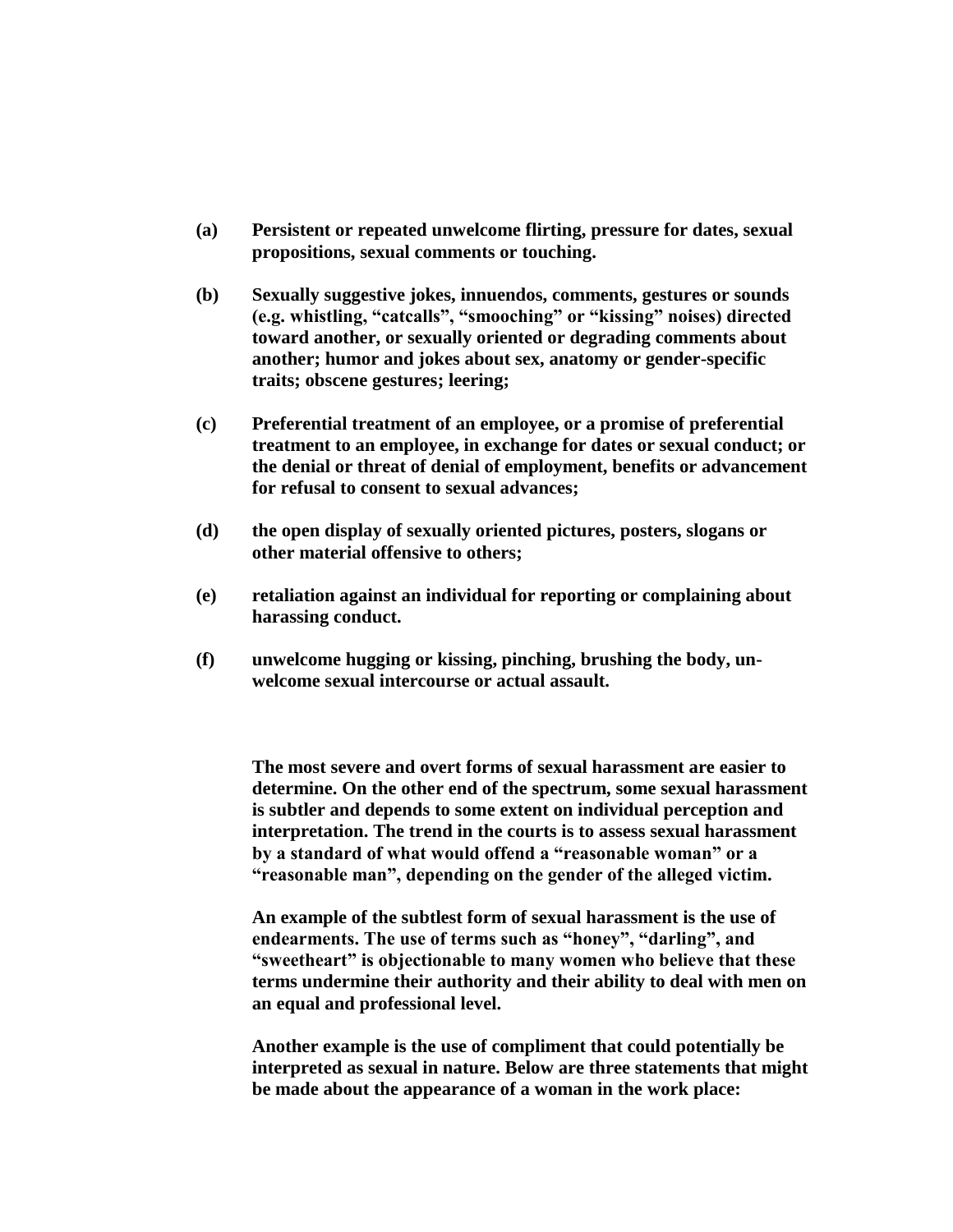**"That's an attractive dress you have on."**

**"That's an attractive dress. It really looks good on you.:**

**"That's an attractive dress. You really fill it out well."**

**The first statement appears to be simply a compliment. The last is the most likely to be perceived as sexual harassment, depending on the individual's perceptions and values. To avoid the possibility of offending an employee, it is best to follow a course of conduct above reproach, or to err on the side of caution.**

**3. Individuals Covered Under the Policy**

**This policy covers all officers and employees of the Library District. The Library District will not tolerate, condone or allow sexual harassment, whether engaged in by fellow employees, supervisors, or officers, or anyone doing business with or using the services of the Library District. The Library District supports and encourages reporting of all incidents of sexual harassment, regardless of who the offender may be, and will promptly investigate all reported incidents.**

### **A. Responsibility of Individual Employees**

- **1. Each individual employee has the responsibility to refrain from sexual harassment in the work place.**
- **2. An individual employee who sexually harasses a fellow worker is, of course, liable for his or her individual conduct.**
- **3. The harassing employee will be subject to disciplinary action up to and including discharge in accordance with the Library District's policy as appropriate.**
- **4. An employee who either observes or believe herself/himself to be the object of sexual harassment is responsible for reporting the incident(s) to his/her supervisor.**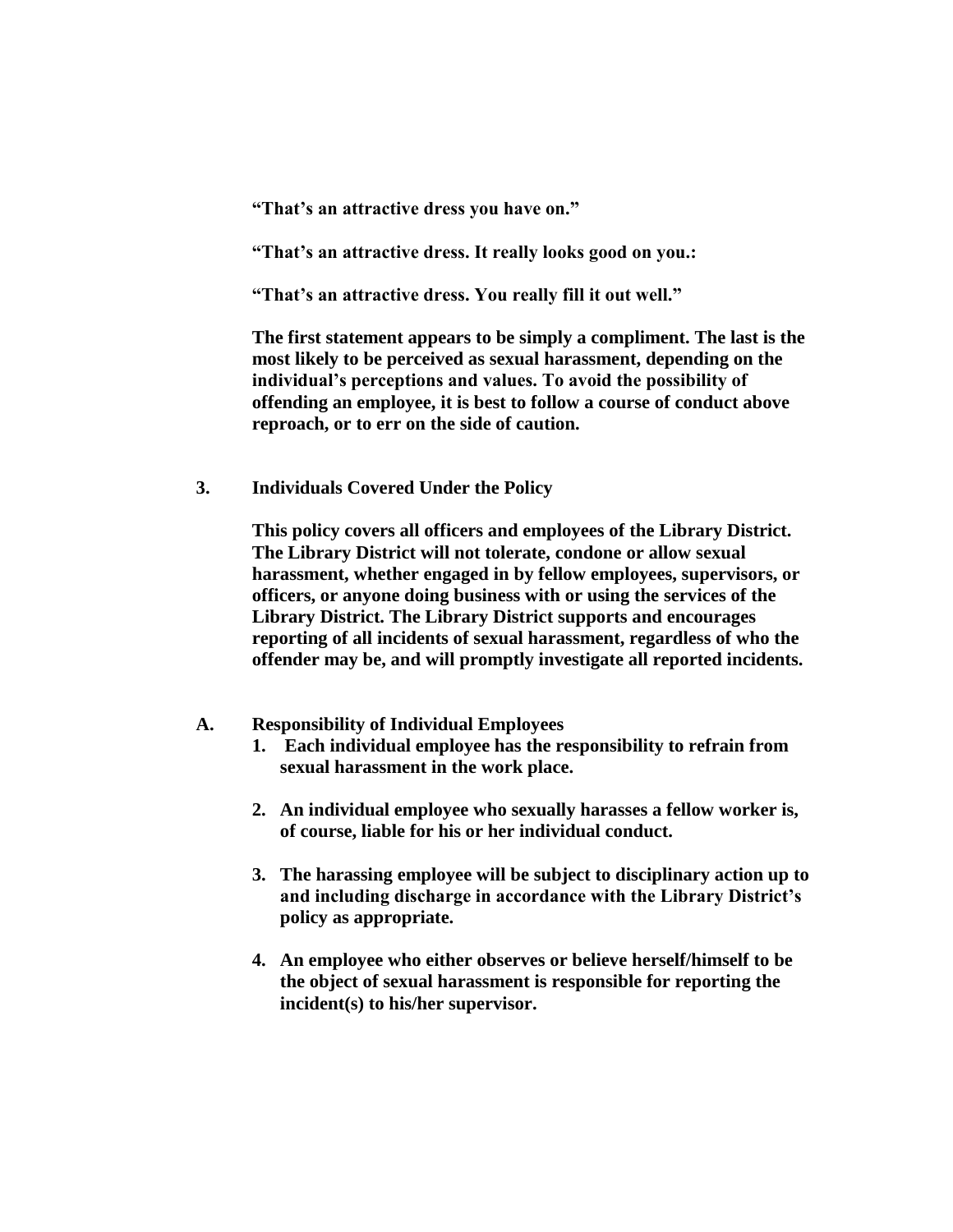- **B. Responsibility of Supervisory Personnel**
	- **1. Each supervisor is responsible for maintaining the work place free of sexual harassment. This is accomplished by promoting a professional environment and by dealing with sexual harassment as you would deal with other forms of employee misconduct.**
	- **2. The courts have found that the organization, as well as supervisors, can be held liable for damages related to sexual harassment by an officer, supervisor, employee, or third party (an individual who is not an employee but does business with an organization, such as a contractor, customer, sales representative, or repair person.)**
	- **3. Specifically, a supervisor must address an observed incident of sexual harassment or a complaint with seriousness, take prompt action to investigate it, report it, and end it, recommend appropriate disciplinary action, and observe strict confidentiality. This also applies to cases where an employee tells the supervisor about behavior considered sexual harassment but does not want to make a formal complaint.**
	- **4. Supervisors must report all incidents or complaints of sexual harassment to the Administrative Librarian on the date of the alleged occurrence, or on the very next business day.**
	- **5. In addition, supervisors must ensure that no retaliation will result against an employee making a sexual harassment complaint.**
	- **6. Supervisors in need of information regarding their obligations under this Policy or the procedures to be followed upon receipt of a complaint should contact the Administrative Librarian.**

# **4. Reporting**

 **Any incident of sexual harassment must be reported by the complainant as quickly as possible but in not event later than six (6) months after the occurrence. All reports and investigative procedures shall be confidential. Reports should be made to an Administrative Librarian as outlined about as outlined above and submit a written**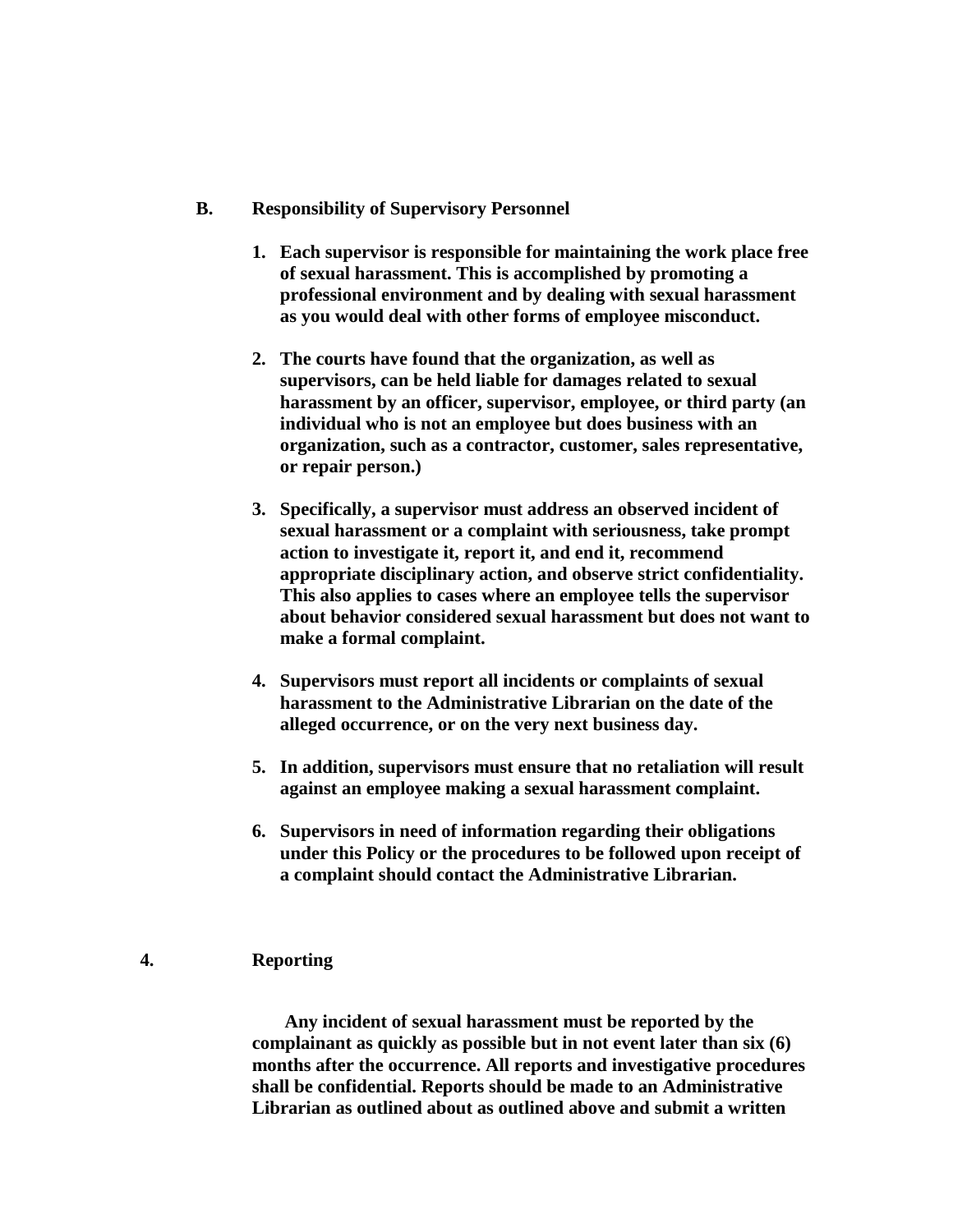**report to the Administrative Librarian within (7) seven days of receiving the report. If the immediate supervisor is involved in the sexual harassment the complainant may inform the Administrative Librarian directly and/or submit a written report. All complaints of sexual harassment will be investigated where indicated and a written report of the disposition of the claim will be returned to the complainant within thirty (30) days of the date upon which the Administrative Librarian, where indicated or requested, may take immediate action to eliminate further harassment by separating from contact the complainant and the suspected offender. Direct contact to the Board of Library Trustees may be made should the complaint involve actions or inaction by the Administrative Librarian.**

### **5. Disciplinary Action**

**There shall be no retaliatory action taken by any employee, or supervisor or by the Administrative Librarian against any person making a sexual harassment complaint. Any employee who is found to have sexually harassed another employee shall be disciplined by the discretion of and in the manner determined appropriate by the Administrative Librarian or the Board of Library Trustees as the case may be. Notwithstanding the terms of this policy, all employees of the Library District shall remain at-will employees of the Library District and this policy does not abrogate the Library District's right to terminate employment for non-discriminatory cause or for no cause, except that retaliatory discharge for making a sexual harassment complaint is prohibited.**

### **6. Recourse, Investigative and Complaint Process Through Illinois Department of Human Rights and The Illinois Human Rights Commission.**

**It is hoped that most sexual harassment complaints and incidents can be resolved through the Library District's internal complaint process established above. However, an individual has the right to contact, file a complaint with, request an investigation by, and/or seek recourse through the Illinois Department of Human Rights (the "Department") and the Illinois Human Rights Commission (the "Commission"). Any such complaint must be filed within 180 days of the incident of sexual harassment or of the incident of unlawful retaliation. The exact rules, procedures and other information regarding filing a complaint with, requesting an investigation by and/or securing recourse from the Department or Commission (including the nature and extent of such recourse) can be obtained by contacting the Department or Commission as follows:**